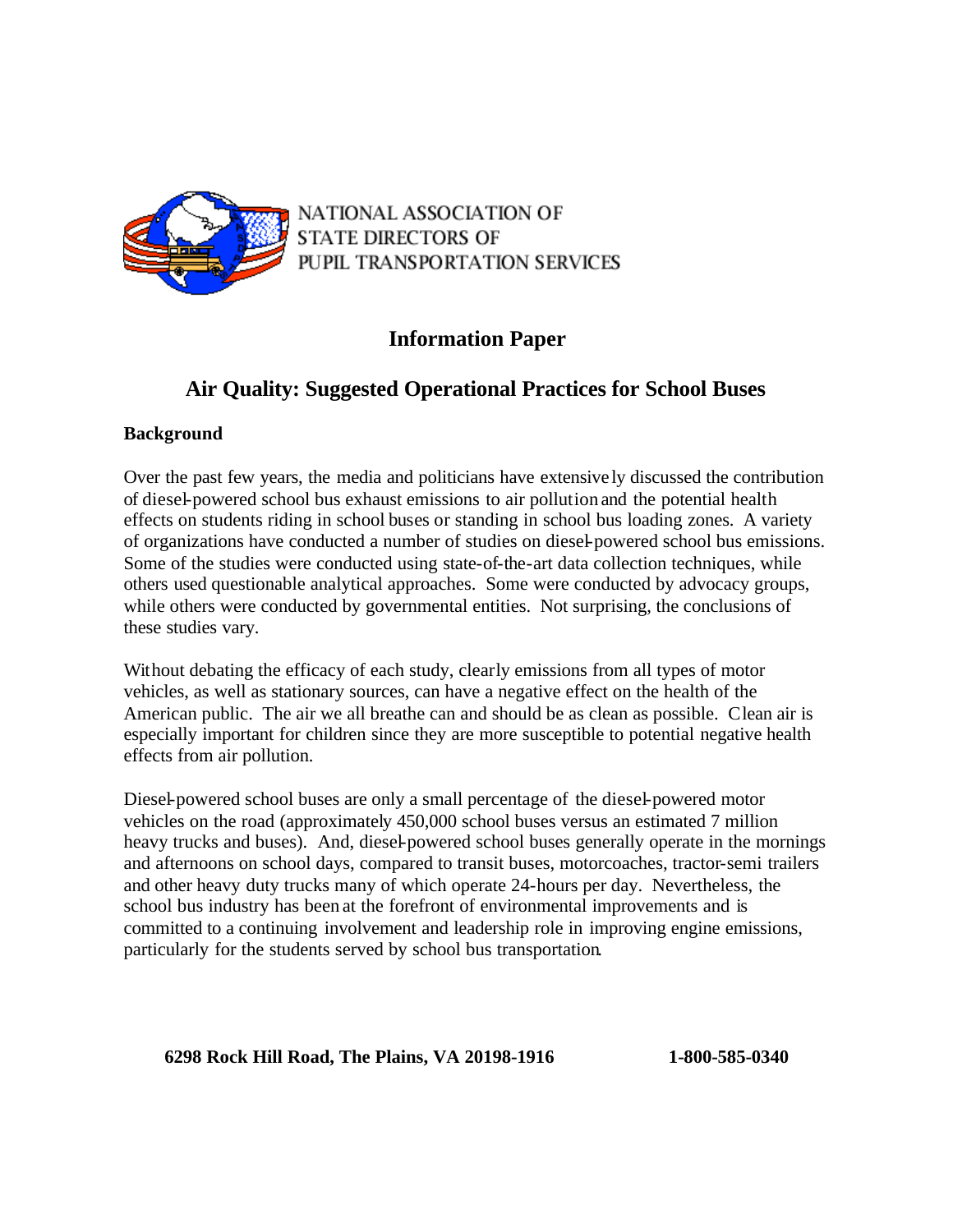Page 2 of 4

### **Discussion**

Since cleaner air is a national goal everyone supports, it is important that every industry do whatever it can to improve the quality of the air we all breathe. Some improvements involve the expenditure of funds, while other improvements can be implemented with little or no cost.

For example, the benefits from the accelerated replacement of older school buses with new school buses equipped with the latest emission controls and engine technologies can be realized only if additional funds are made available to school districts. Likewise, retrofitting newer school buses with the latest emission control technologies can help improve air quality, but at a monetary cost.

Since pupil transportation has been, and continues to be, under-funded in most states and local school districts, the expectation for accelerated school bus replacement programs or retrofit programs to occur in large numbers *without* significant increases in funding for such programs is unreasonable. While the pupil transportation industry and others work to develop new and increased sources of funds, states and local districts can take a number of actions that will contribute to improvements in air quality, especially for students. And these actions cost little or nothing to implement. In one instance, there maybe even a cost savings to the state or local school district.

## **Policy Considerations**

## **Engine Idling Programs**

Extended idling of any motor vehicle produces additional exhaust emissions that contribute to air quality. Additionally, excessive school bus engine idling where school children congregate, for example in school bus loading zones at schools, can expose students to unnecessary levels of exhaust emissions.

Many states have, or are in the process of developing, programs to eliminate unnecessary engine idling. In addition to reducing exhaust emissions, these reduced engine idling programs actually save fuel-- which translates to an overall savings in fuel expenditures.

 The State Directors Association believes all states should develop and implement engine idling requirements for all types of commercial motor vehicles. These programs should not be applicable only to school buses, since school buses make up a very small percentage of all commercial motor vehicles. No single engine idling program can work equally well in all states. If for no other reason, the varying climatic conditions among the states would suggest that each state must develop its own engine idling programs to suit its needs.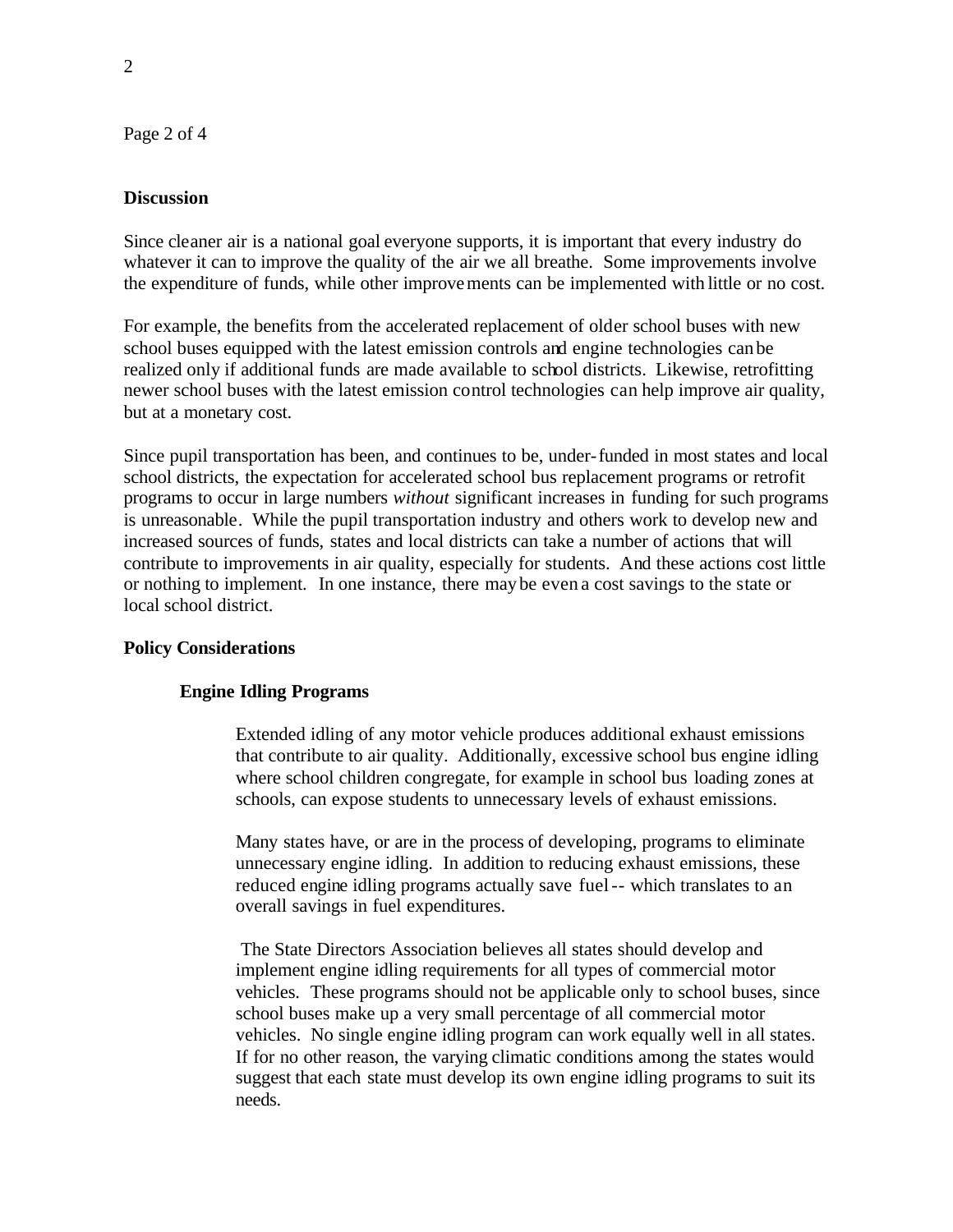Page 3 of 4

### **Driving in Traffic**

Several studies clearly show that as much as 50 percent of the exhaust emissions that end up inside a motor vehicle is directly attributable to the exhaust from the vehicle(s) immediately in front. This makes perfect sense.

The State Directors Association believes school bus drivers should be informed of the effects of following other vehicles, particularly large commercial motor vehicles, including other school buses, too closely since the exhaust emissions from those other large vehicles can contribute significantly to the air quality inside the school bus.

#### **School Bus Loading Zone Locations**

A common scene at a school location is a number of school buses arriving in the morning at the same time to discharge students, or waiting in the afternoon to pick up students for the ride home. If all of these buses are idling, the air pollution in the immediate vicinity can become elevated. Students either disembarking in the morning or waiting to board the bus in the afternoon could be exposed to higher levels of pollutants. Additionally, if the school bus loading zone is in close proximity to the school building or its heating/air conditioning equipment, the quality of the air inside the school could be affected.

The State Directors Association believes school districts should evaluate the school bus loading zone locations at schools and the policies with respect to school bus engine idling in those loading zones.

### **School Bus Utilization**

Every school bus fleet in the Nation has buses of various ages. Because of increased regulatory requirements and technology improvements over the years, newer school buses in the fleet likely produce fewer emissions than the older buses in the fleet.

Accordingly, the State Directors Association believes school districts should attempt to use newer school buses on the longer school bus routes and on school activity trips.